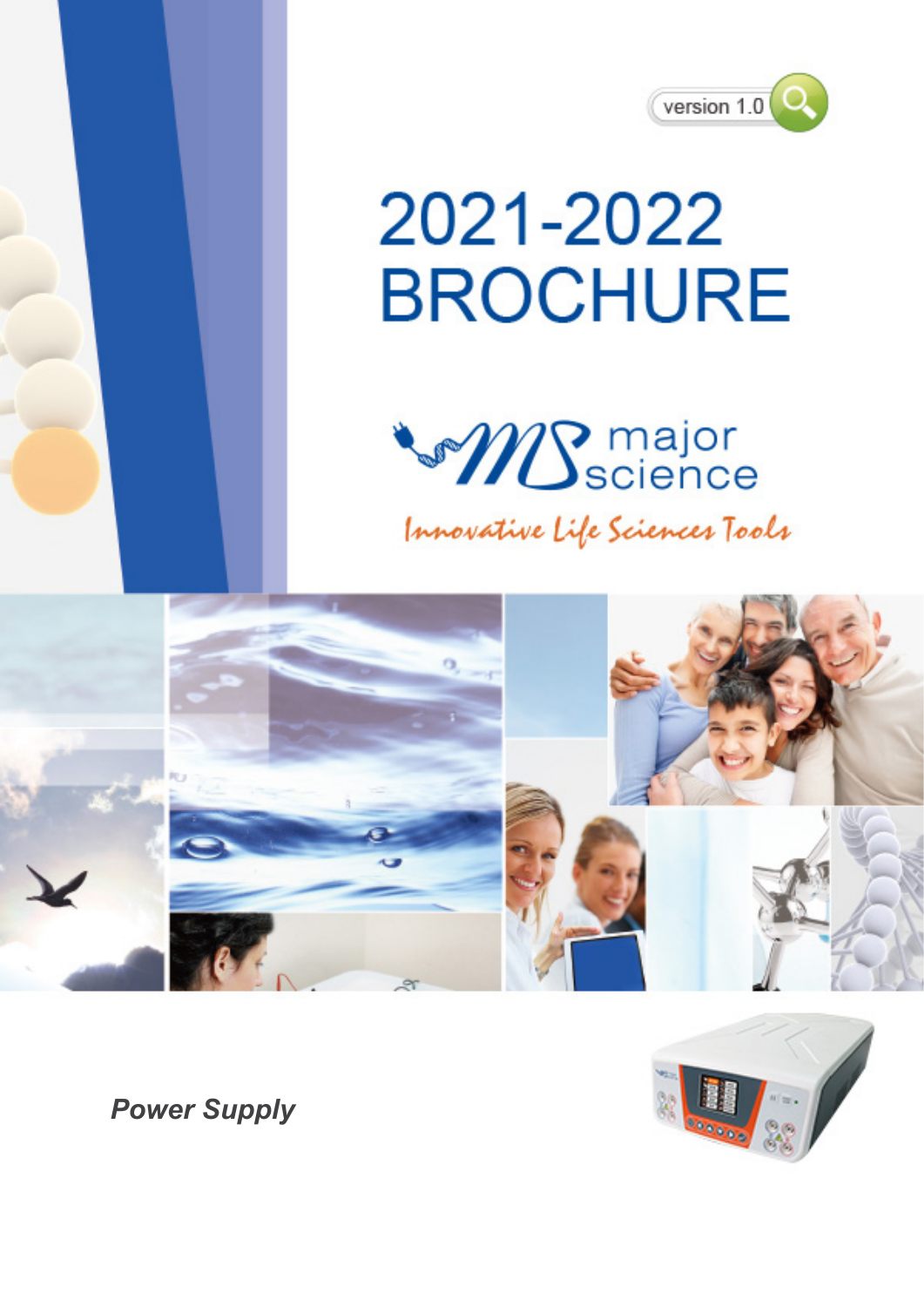



\*All technical specifications are subject to change without notice. \*Please visit our website at www.majorsci.com for more product selection and detailed information.

12 *Life Sciences Research*